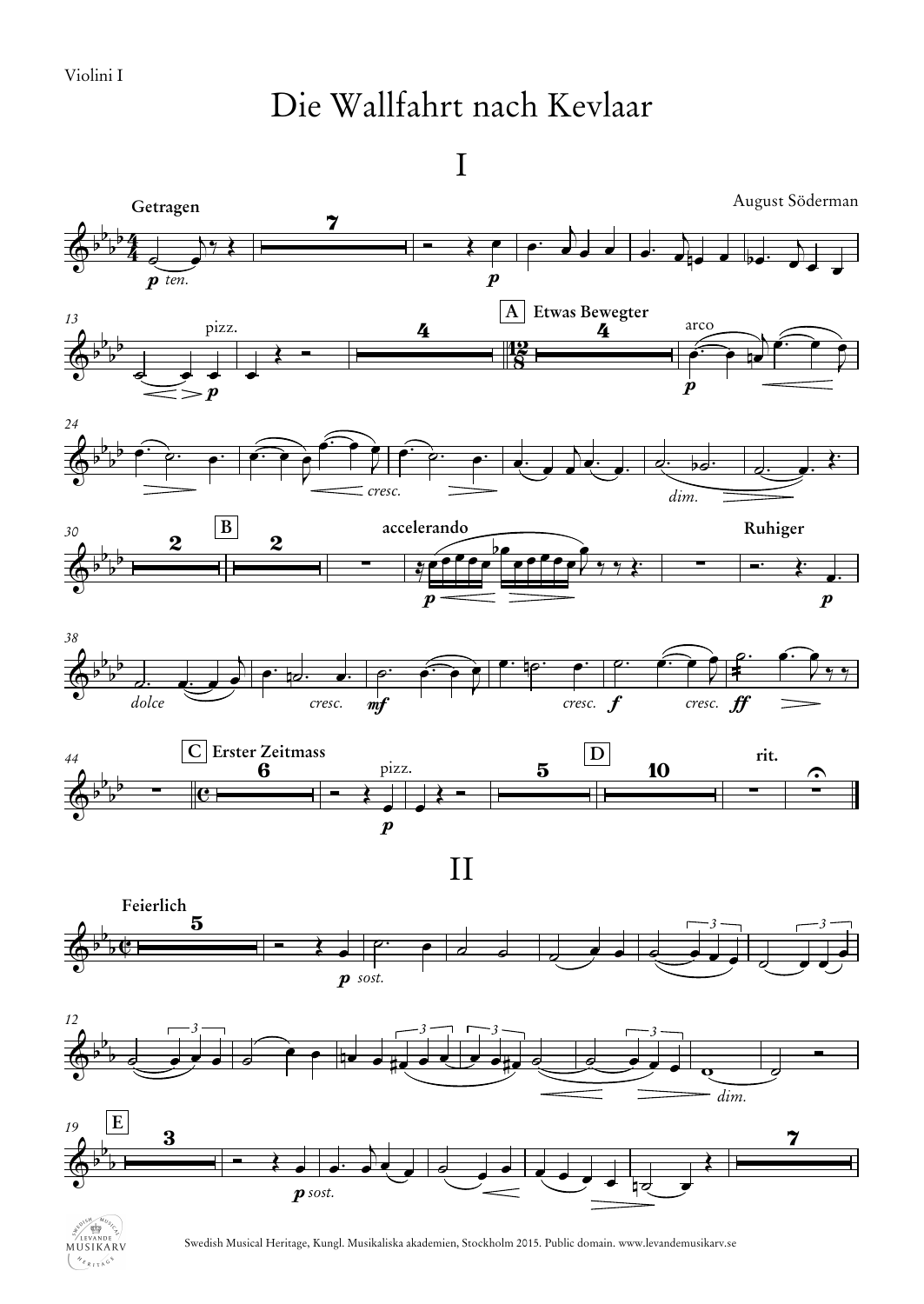## Violini I